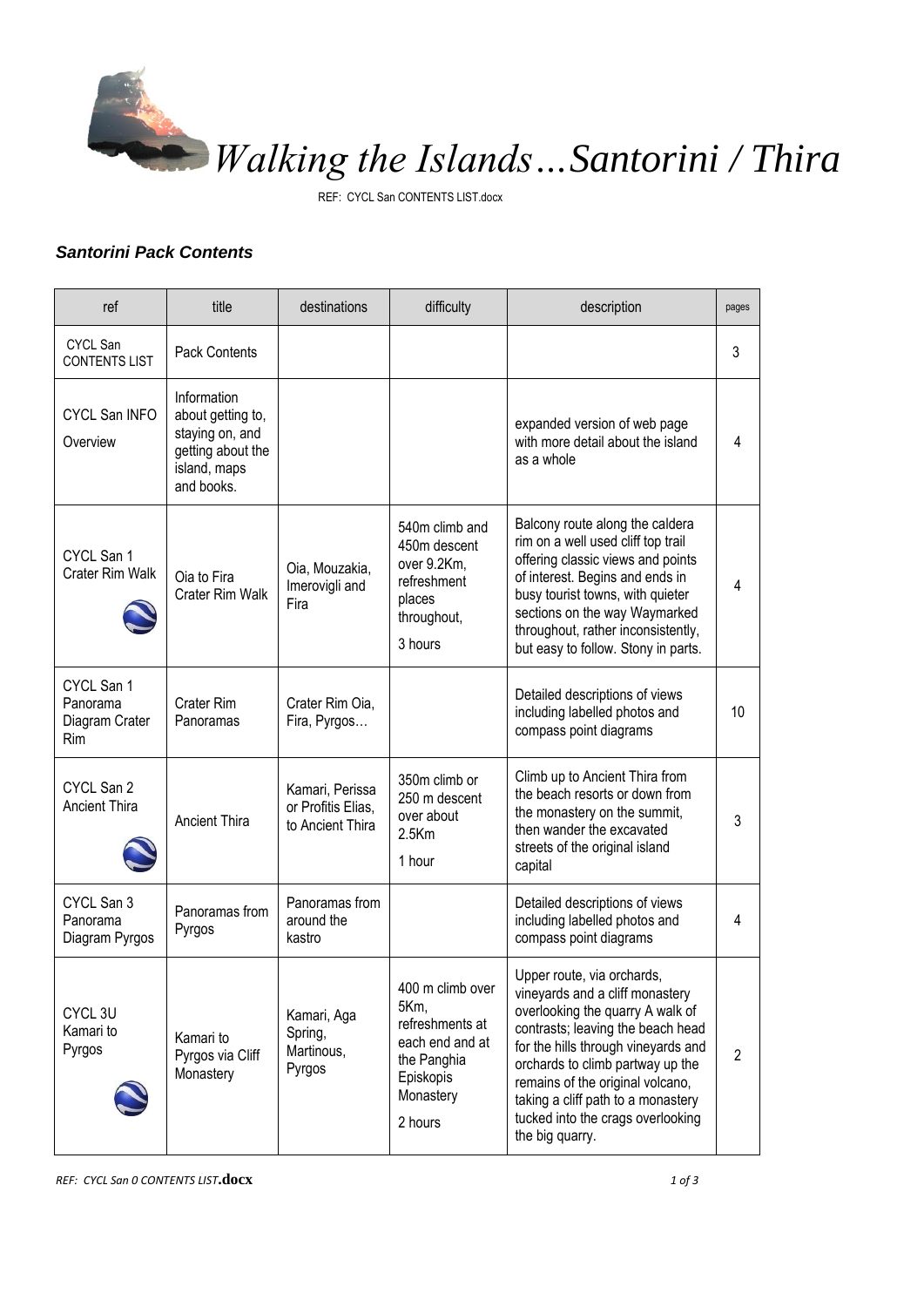|                                              |                                   |                                                                                       |                                                                                                                                                           | <b>Total pages</b>                                                                                                                                                                                                                                                                           | 50             |
|----------------------------------------------|-----------------------------------|---------------------------------------------------------------------------------------|-----------------------------------------------------------------------------------------------------------------------------------------------------------|----------------------------------------------------------------------------------------------------------------------------------------------------------------------------------------------------------------------------------------------------------------------------------------------|----------------|
| CYCL San 8<br><b>INFO Flora and</b><br>Fauna | <b>INFO Flora and</b><br>Fauna    |                                                                                       |                                                                                                                                                           | Partial guide to vine growing and<br>to some of the wildlife to be found<br>here. More to follow                                                                                                                                                                                             | 4              |
| CYCL San 7<br>Panorama<br>Diagram Akrotiri   | Akrotiri<br>Panorama<br>Diagram   | Panorama<br>across the<br>caldera from<br>Akrotiri                                    |                                                                                                                                                           | Detailed descriptions of views<br>including labelled photos and<br>compass point diagrams                                                                                                                                                                                                    | 2              |
| CYCL San 7<br>Akrotiri Coastal<br>Walk       | Akrotiri Coastal<br>Walk          | Ancient Akrotiri<br>to Apothikes<br>Beach, Balos<br>Bay via Red and<br>White Beaches, | 350 m climb and<br>descent over<br>7.1Km, a few<br>kantinas, beach<br>bars and<br>tavernas along<br>the way and a<br>minimarket at the<br>end<br>2 hours. | A U shaped walk from the<br>archaeological site along the<br>southern coast, past<br>multicoloured cliffs and beaches<br>then across the peninsular to the<br>north coast for views across the<br>caldera and several swimming<br>options. Uses parts of Routes 11<br>and 12                 | 2              |
| CYCL San 6<br>Pyrgos to<br>Emborio           | Pyrgos to<br>Emborio              | Pyrgos, Emborio                                                                       | 270 m descent<br>over 3 Km on<br>waymarked<br>paths, water at<br>each end.<br>1 hour                                                                      | Down to the old commercial<br>centre of the island, quiet &<br>traditional with picturesque blue-<br>domed churches, tiny chapels, a<br>medieval fortified castle and<br>watchtower                                                                                                          | $\overline{2}$ |
| CYCL San 5<br>Pyrgos Village<br>Loop         | Pyrgos Village<br>Loop            | Pyrgos, Exo &<br>Mesa Gonia,                                                          | 260 m climb and<br>descent over<br>3.7Km, a few<br>refreshment<br>stops in the<br>villages.<br>11/ <sub>4</sub> hours                                     | Loop walk through two villages<br>featuring village architecture,<br>farmland, many chapels and<br>churches and panoramic views<br>over the coastal plain and out to<br>sea. Partly waymarked Routes 2<br>and $5.$                                                                           | $\overline{2}$ |
| CYCL San 4<br>The Monastery<br>on the Summit | The Monastery<br>on the Summit    | Pyrgos to<br><b>Profitis Elias</b>                                                    | 260 m climb over<br>2.5Km, well<br>signed, good<br>surface,<br>refreshments<br>each end.<br>11/ <sub>2</sub> hours                                        | Climb to the summit capped with<br>a monastery dedicated to the<br>Prophet Elijah an accessible<br>major, thriving place of history<br>and pilgrimage, We use Route 1,<br>a steep, rewarding, and easy to<br>follow climb passing a historic<br>chapel site and offering<br>panoramic views. | $\overline{2}$ |
| CYCL San 3D<br>Pyrgos to<br>Kamari           | Pyrgos to<br>Kamari via<br>Gonias | Pyrgos, Exo &<br>Mesa Gonia,<br>Avis Beach,<br>Kamari                                 | 250 m descent<br>over 6.2 Km.<br>Plenty of<br>refreshment<br>stops along the<br>way. 11/2 hours                                                           | Descent from the central town to<br>the coastal resort through old<br>villages, then across the coastal<br>plain via wineries and vineyards<br>and along the coast. Partly<br>waymarked Route 5                                                                                              | $\overline{2}$ |